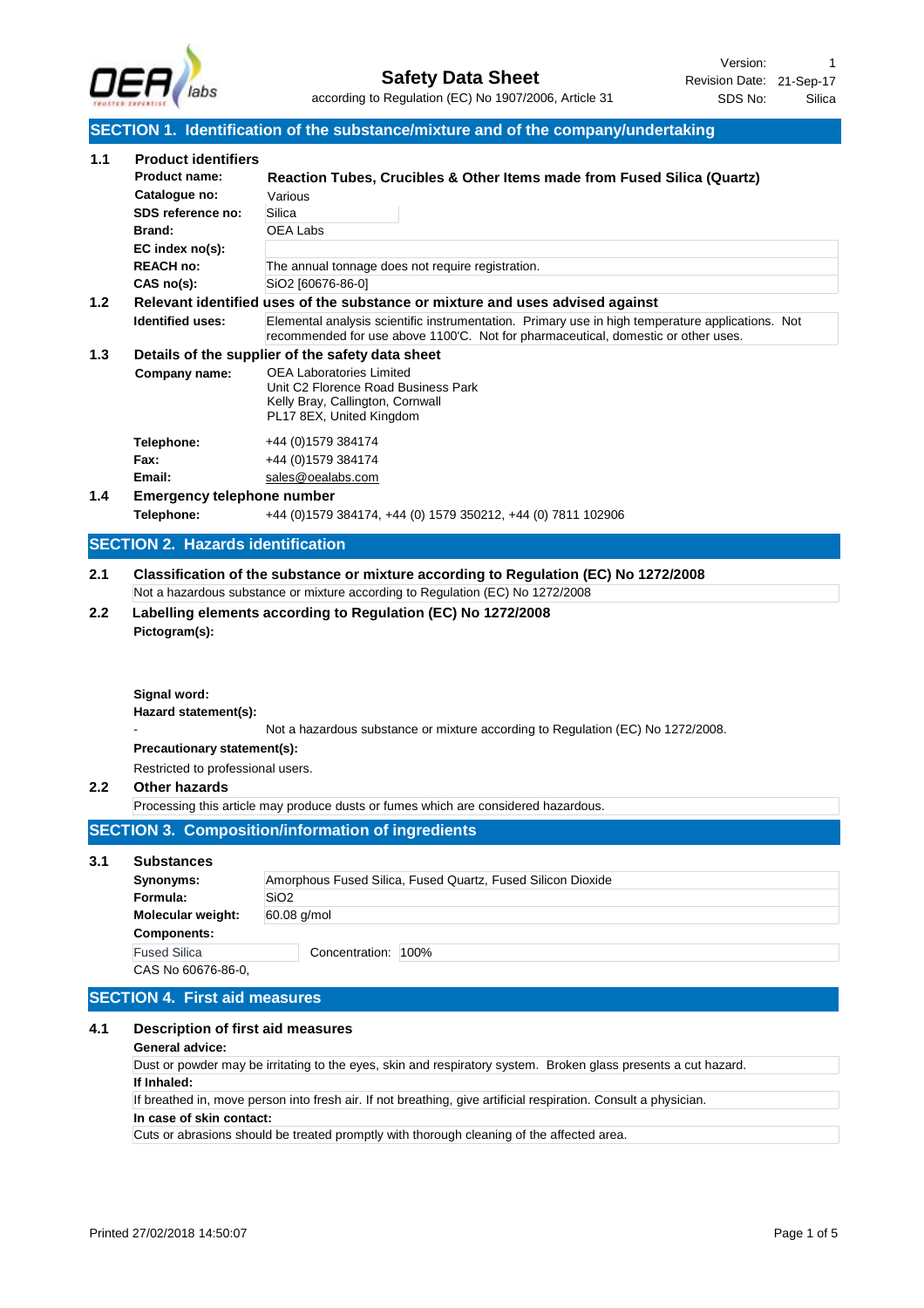

# according to Regulation (EC) No 1907/2006, Article 31 **Safety Data Sheet**

#### **In case of eye contact:**

| Eye injuries from glass particles should be treated by a physician immediately. Seek medical advice. |  |
|------------------------------------------------------------------------------------------------------|--|
| If swallowed:                                                                                        |  |
| Seek medical attention if the material is ingested.                                                  |  |

## **4.2 Most important symptoms and effects, both acute and delayed**

**4.3 Indication of any immediate medical attention and special treatment needed** The most important known symptoms and effects are described in the labelling (see section 2.2) and/or in section 11.

No data available.

# **SECTION 5. Firefighting measures**

#### **5.1 Extinquishing media**

**Suitable extinquishing media:**

Material does not burn. Use methods for the surrounding fire.

**5.2 Special hazards arrising from the substance or mixture** Material will soften at about 1500'C, will proceed to a liquid and give off irritating and toxic gaseous oxides if heated to extreme temperatures.

# **5.3 Advice for firefighters**

Wear self contained breathing apparatus for fire fighting as necessary for surrounding fire.

**5.4 Further information** No data available.

#### **SECTION 6. Accidental release measures**

- **6.1 Personal precautions, protective equipment and emergency procedures** Use personal protective equipment. Avoid breathing vapours, dust, mist or gas.
- **6.2 Environmental precautions** Do not let product enter drains.
- **6.3 Methods and materials for containment and cleaning up** Sweep or gather up material and place in proper container for disposal or recovery.
- **6.4 Reference to other sections** For disposal see section 13.

# **SECTION 7. Handling and storage**

## **7.1 Precautions for safe handling**

Avoid contact with skin and eyes. Avoid inhalation of vapour, dust, mist or gas. For precautions see section 2.2.

- **7.2 Conditions for safe storage, including any incompatibilities**
- No storage conditions specified.

# **7.3 Specific end uses**

A part from the uses mentioned in section 1.2 no other specific uses are stipulated.

# **SECTION 8. Exposure controls/personal protection**

#### **8.1 Control parameters**

**Components with workplace control parameters:**

#### Fused Silica

CAS No 60676-86-0, TWA, 0.1mg/m3, ;

## **8.2 Exposure controls**

**Appropriate engineering controls:**

Handle in accordance with good industrial hygiene and safety practice. Wash hands before breaks and at the end of workday. **Personal protective equipment:**

#### **Eye/face protection:**

Face shield and safety glasses Use equipment for eye protection tested and approved under appropriate government standards such as NIOSH (US) or EN 166(EU).

#### **Skin protection:**

Handle with protective cut resistant gloves. Gloves must be inspected prior to use.

#### **Body protection:**

None specified in normal use.

#### **Respiratory protection:**

Use approved NIOSH respiratory protection if TLV exceeded or over exposure is likely.

**Environmental protection:**

No data available.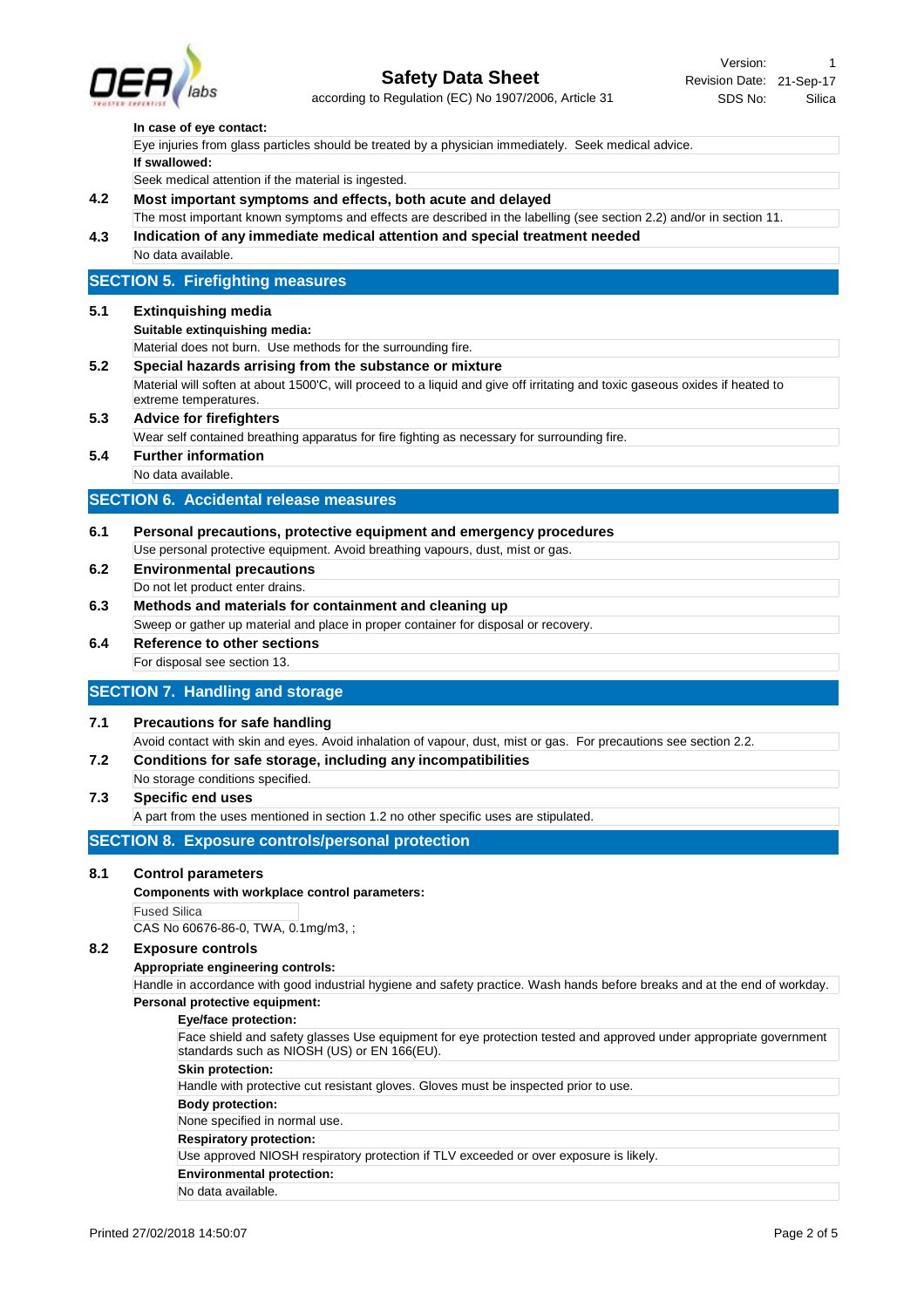

# **SECTION 9. Physical and chemical properties**

| 9.1  |                                                            | Information on basic physical and chemical properties |  |  |
|------|------------------------------------------------------------|-------------------------------------------------------|--|--|
|      | Form:                                                      | Multiform solid glass like material                   |  |  |
|      | Colour:                                                    | Colourless                                            |  |  |
|      | Odour:                                                     | No data available.                                    |  |  |
|      | Odour threshold:                                           | No data available.                                    |  |  |
|      | pH:                                                        | No data available.                                    |  |  |
|      | <b>Melting point:</b>                                      | >1585'C                                               |  |  |
|      | <b>Boiling point:</b>                                      | 2230°C                                                |  |  |
|      | Flash point:                                               | No data available.                                    |  |  |
|      | <b>Flammability solid/gas:</b>                             | No data available.                                    |  |  |
|      | <b>Upper/lower</b>                                         | No data available.                                    |  |  |
|      | flammability or<br>explosive limits:                       |                                                       |  |  |
|      | Water solubility:                                          | Insoluble                                             |  |  |
|      | <b>Autoignition temp:</b>                                  | No data available.                                    |  |  |
|      | Decomp temperature:                                        | No data available.                                    |  |  |
|      | <b>Explosive properties:</b>                               | No data available.                                    |  |  |
|      | <b>Oxidising properties:</b>                               | No data available.                                    |  |  |
| 9.2  | Other safety information                                   |                                                       |  |  |
|      | No data available.                                         |                                                       |  |  |
|      | <b>SECTION 10. Stability and reactivity</b>                |                                                       |  |  |
| 10.1 | <b>Reactivity</b>                                          |                                                       |  |  |
|      | No data available.                                         |                                                       |  |  |
| 10.2 | <b>Chemical stability</b>                                  |                                                       |  |  |
|      | Stable under recommended storage conditions.               |                                                       |  |  |
| 10.3 | Possibility of hazardous reactions                         |                                                       |  |  |
|      | No data available.                                         |                                                       |  |  |
| 10.4 | <b>Conditions to avoid</b>                                 |                                                       |  |  |
|      | Grinding, sawing, abrading or otherwise dispersing in air. |                                                       |  |  |
| 10.5 | <b>Incompatible materials</b>                              |                                                       |  |  |
|      | Hydrofluoric Acid, strong alkali                           |                                                       |  |  |
| 10.6 | <b>Hazardous decompostion products</b>                     |                                                       |  |  |
|      | In the event of fire: see section 5.                       |                                                       |  |  |
|      | <b>SECTION 11. Toxicological information</b>               |                                                       |  |  |

**11.1 Information on toxicological effects**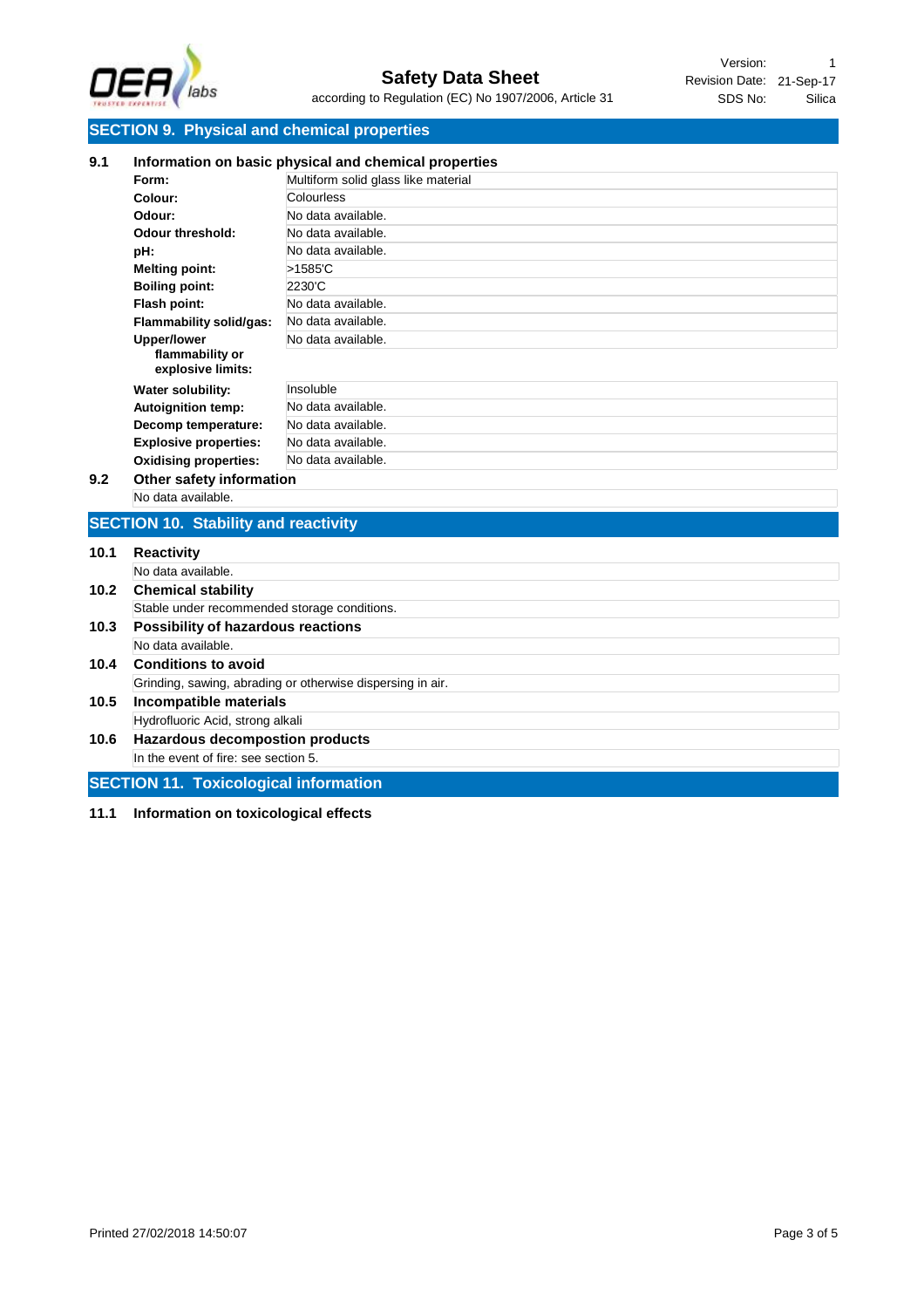

Revision Date: 21-Sep-17 Version: 1 SDS No: Silica

| <b>Acute toxicity:</b>                                                                                                                             |
|----------------------------------------------------------------------------------------------------------------------------------------------------|
| No data available.                                                                                                                                 |
| <b>Skin corrosion/irritation:</b>                                                                                                                  |
| No data available.                                                                                                                                 |
| Serious eye damage/eye irritation:                                                                                                                 |
| No data available.                                                                                                                                 |
| <b>Respiratory or skin sensitisation:</b>                                                                                                          |
| No data available.                                                                                                                                 |
| Germ cell mutagenicity:                                                                                                                            |
| No data available.                                                                                                                                 |
| Carcinogenicity:                                                                                                                                   |
| IARC: 3 - Group 3: Not classifiable as to its carcinogenicity to humans (Silicon dioxide)                                                          |
| <b>Reproductive toxicity:</b>                                                                                                                      |
| No data available.                                                                                                                                 |
| Specific target organ toxicity - single exposure:                                                                                                  |
| No data available.                                                                                                                                 |
| Specific target organ toxicity - repeated exposure:                                                                                                |
| No data available.                                                                                                                                 |
| <b>Aspiration hazard:</b>                                                                                                                          |
| No data available.                                                                                                                                 |
| Potential health effects - inhalation:                                                                                                             |
| No data available.                                                                                                                                 |
| Potential health effects - ingestion:                                                                                                              |
| No data available.                                                                                                                                 |
| Potential health effects - skin:                                                                                                                   |
| No data available.                                                                                                                                 |
| Potential health effects - eyes:                                                                                                                   |
| No data available.                                                                                                                                 |
| Signs and symptoms of exposure:                                                                                                                    |
| No data available.                                                                                                                                 |
| <b>Additional information:</b>                                                                                                                     |
| RTECS: Not available. To the best of our knowledge, the chemical, physical, and toxicological properties have not been<br>thoroughly investigated. |

# **SECTION 12. Ecological information**

# **12.1 Toxicity**

|      | <b>IVAIVILY</b>                                                                             |                    |
|------|---------------------------------------------------------------------------------------------|--------------------|
|      | <b>Toxicity to fish:</b>                                                                    | No data available. |
|      | <b>Toxicity to daphnia</b>                                                                  | No data available. |
|      | and other aquatic<br>invertibrates:                                                         |                    |
|      | Toxicity to algae:                                                                          | No data available. |
|      | <b>Toxicity to bacteria:</b>                                                                | No data available. |
| 12.2 | <b>Persistance and degradability</b>                                                        |                    |
|      | No data available.                                                                          |                    |
| 12.3 | <b>Bioaccumulative potential</b>                                                            |                    |
|      | No data available.                                                                          |                    |
| 12.4 | <b>Mobility in soil</b>                                                                     |                    |
|      | No data available.                                                                          |                    |
| 12.5 | <b>Results of PBT and vPvB assessment</b>                                                   |                    |
|      | PBT/vPvB assessment not available as chemical safety assessment not required/not conducted. |                    |
| 12.6 | Other adverse effects                                                                       |                    |
|      | No data available.                                                                          |                    |

#### **13.1 Waste treatment methods**

### **Product:**

| Offer surplus and non-recyclable solutions to a licensed disposal company. |
|----------------------------------------------------------------------------|
| Contaminated packaging:                                                    |
| Dispose of as unused product.                                              |